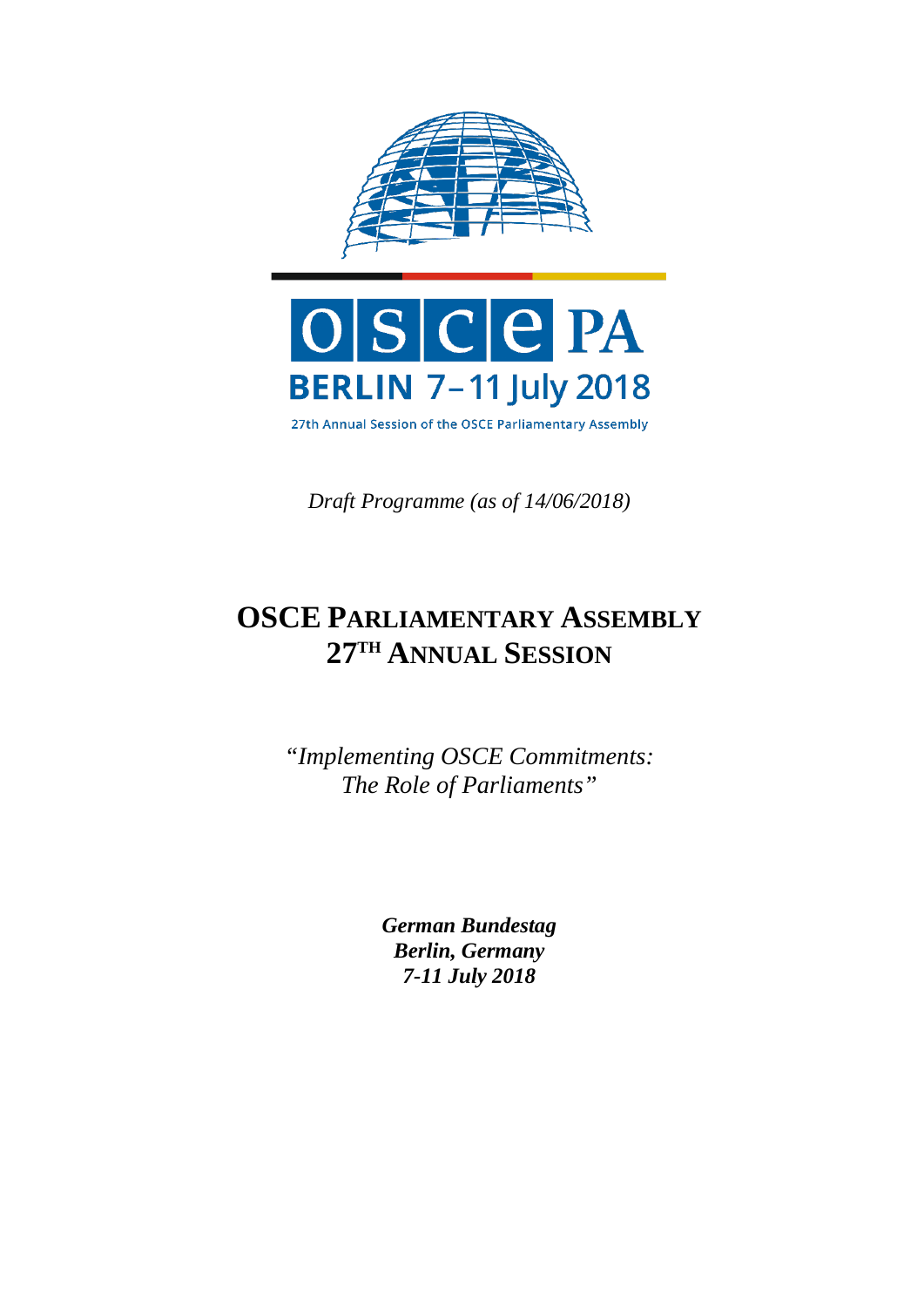### **Saturday 7 July 2018**

| $14.00 - 17.00$ | <b>Standing Committee</b> (Committee Room – 3rd Floor -3N001) |
|-----------------|---------------------------------------------------------------|
| 12.30           | Briefing for Secretaries of Delegations                       |
| $09.00 - 19.00$ | Registration                                                  |

### **Sunday 8 July 2018**

| $08.00 - 08.45$ | Time reserved for meetings of various groups                                                                                        |
|-----------------|-------------------------------------------------------------------------------------------------------------------------------------|
| $09.00 - 12.00$ | <b>Opening Plenary Session</b> (Plenary Hall – 1st Floor)                                                                           |
| $12.00 - 14.00$ | Lunch break                                                                                                                         |
| $14.00 - 15.30$ | <b>General Committee on Political Affairs and Security</b><br>(Committee Room $-$ 3rd Floor $-3N001$ )                              |
| $14.00 - 15.30$ | <b>General Committee on Economic Affairs, Science,</b><br><b>Technology and Environment</b> (Plenary Hall – 1st Floor)              |
| $15.30 - 16.00$ | Coffee break                                                                                                                        |
| $16.00 - 17.30$ | <b>General Committee on Democracy, Human Rights and</b><br><b>Humanitarian Questions</b> (Committee Room – 3rd Floor -<br>$3N001$ ) |

### **Monday 9 July 2018**

| $08.00 - 08.45$                | Time reserved for meetings of various groups                                                                                        |
|--------------------------------|-------------------------------------------------------------------------------------------------------------------------------------|
| $09.00 - 10.30$                | <b>General Committee on Political Affairs and Security</b><br>(Committee Room $-$ 3rd Floor $-3N001$ )                              |
| $09.00 - 10.30$                | <b>General Committee on Economic Affairs, Science,</b><br><b>Technology and Environment</b> ( <i>Plenary Hall – 1st Floor</i> )     |
| $10.30 - 11.00$                | Coffee break                                                                                                                        |
| $11.00 - 12.30$                | <b>General Committee on Democracy, Human Rights and</b><br><b>Humanitarian Questions</b> (Committee Room – 3rd Floor -<br>$3N001$ ) |
| $12.30 - 14.30$                | Lunch break                                                                                                                         |
|                                | Working lunch on Gender Issues (Only for pre-<br>registered participants – Restaurant – 1st $Floor$                                 |
| Monday 9 July 2018 (continued) |                                                                                                                                     |

#### **Monday 9 July 2018 (continued)**

| $14.30 - 16.00$ | <b>General Committee on Political Affairs and Security</b><br>(Committee Room $-$ 3rd Floor $-3N001$ )                 |
|-----------------|------------------------------------------------------------------------------------------------------------------------|
| $14.30 - 16.00$ | <b>General Committee on Economic Affairs, Science,</b><br><b>Technology and Environment</b> (Plenary Hall – 1st Floor) |